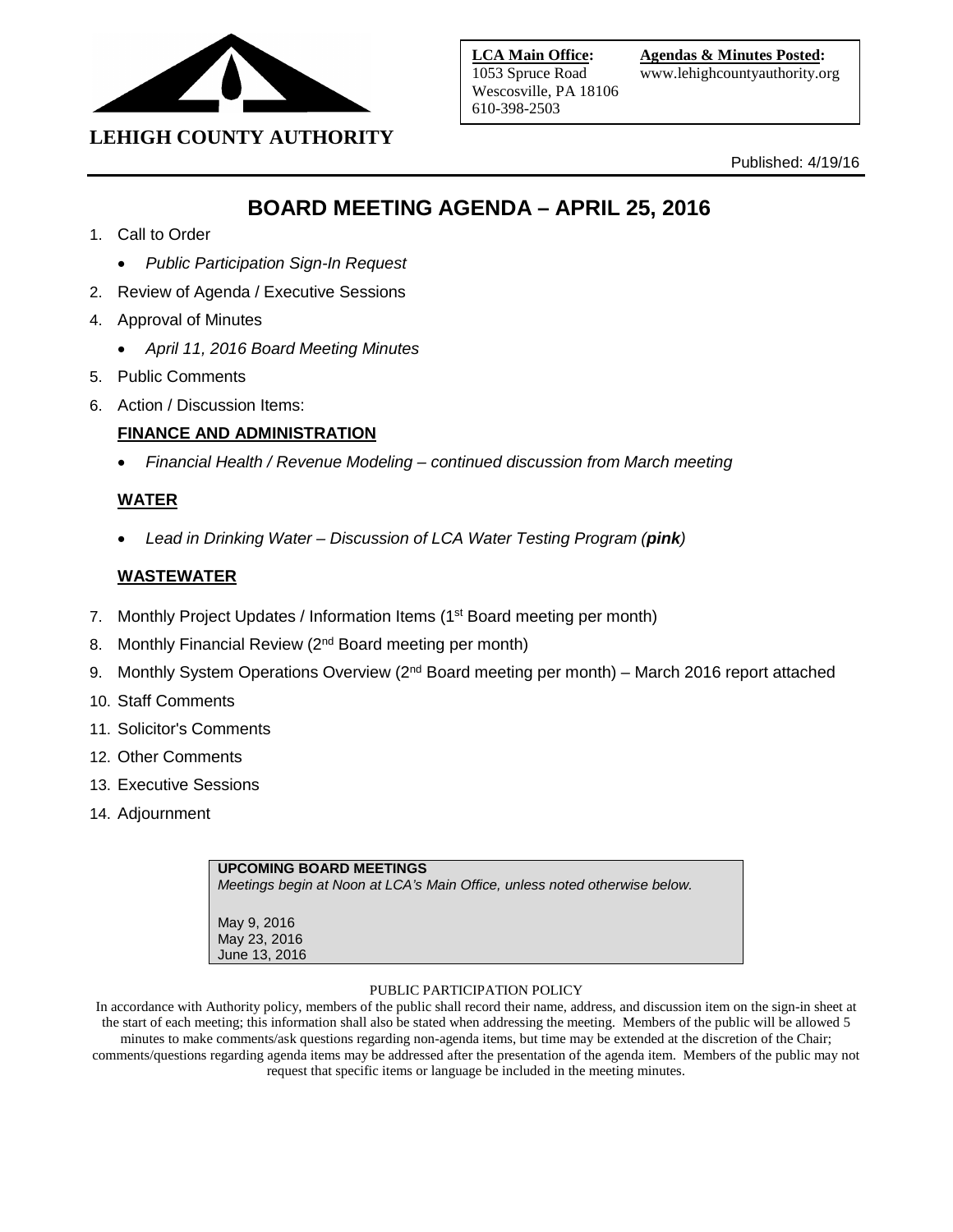#### **REGULAR MEETING MINUTES April 11, 2016**

The Regular Meeting of the Lehigh County Authority was called to order at 12:11 p.m., on Monday, April 11, 2016, Chairman Brian Nagle presiding. Other Members present at the commencement of the meeting were: Tom Muller, Richard Bohner, Norma Cusick, and Deana Zosky. Authority Staff present were Liesel Gross, Ed Klein, Pat Mandes, Frank Leist, Brad Landon, John Parsons, Chuck Volk, Jason Peters, Phil DePoe and Lisa Miller.

#### **REVIEW OF AGENDA**

Chairman Nagle stated that there will be an Executive Session after the regular meeting to discuss two items. One is regarding potential litigation and a second item regarding personnel.

#### **APPROVAL OF MINUTES**

#### *March 28, 2016 Regular Meeting Minutes*

On a motion by Richard Bohner, seconded by Tom Muller, the Board approved the Minutes of the March 28, 2016 Regular meeting as corrected (4-0). Norma Cusick abstained because she wasn't in attendance.

#### **PUBLIC COMMENTS**

Jan Keim, Salisbury Township, stated that the sewer overflows have not been corrected and the sewer odors at Rathbun Bridge is unbearable. Whatever work is being done didn't work. The staff will followup. and Liesel Gross informed the public that the Authority's website contains the reports and documents regarding sewer system overflows.

Dave McGuire, Allentown, said that he wants LCA to own up to its degradation of the Little Lehigh Creek. He said LCA is irresponsible and not resolving problems that result in overflows and the EPA should have started fining LCA over overflows instead of giving an extension to the Administrative Order. He said he also wants better and more effective communication with the Authority.

Mike Siegel, Little Lehigh Watershed Coalition, thanked the Authority for putting the operating reports on line and becoming more transparent about the overflows. He informed the Authority that one of the gauging stations on the Little Lehigh Creek has been offline since the dam removal. He would also like to see additional gauging stations.

Joe Hilliard asked for greater transparency and email addresses for Board members. Asked why the Authority has not commented on the Lehigh Riverfront project. Liesel Gross replied that the Authority has looked at the project but it does not impact our water supply. Dave McGuire asked why we were not planning for capacity needs at the wastewater plant and sewer conveyance system, considering the overflows the system experiences.

Rob Hamill commented on the sewage overflows and stated his concerns of pollution on the Little Lehigh. He also asked about Authority wells # 8 and 12 and the drawdown of the aquifer during droughts.

Deana Zosky said she is concerned on how the Authority can add new connections to the sewer system when the overflow issue hasn't been solved. She also asked how DEP interacts with the Authority to allow for additional development to connect to the system. Pat Mandes reviewed the process for reviewing new connections to the system, which is required by DEP to include an evaluation of dry-day capacity to accommodate the proposed development. She explained that the sewer system demonstrates adequate dry-day capacity to allow for the planning modules for new development to be approved.

#### **ACTION AND DISCUSSION ITEMS**

*Public Participation / Transparency & Email Usage Guidelines – follow-up from March 28 Board meeting*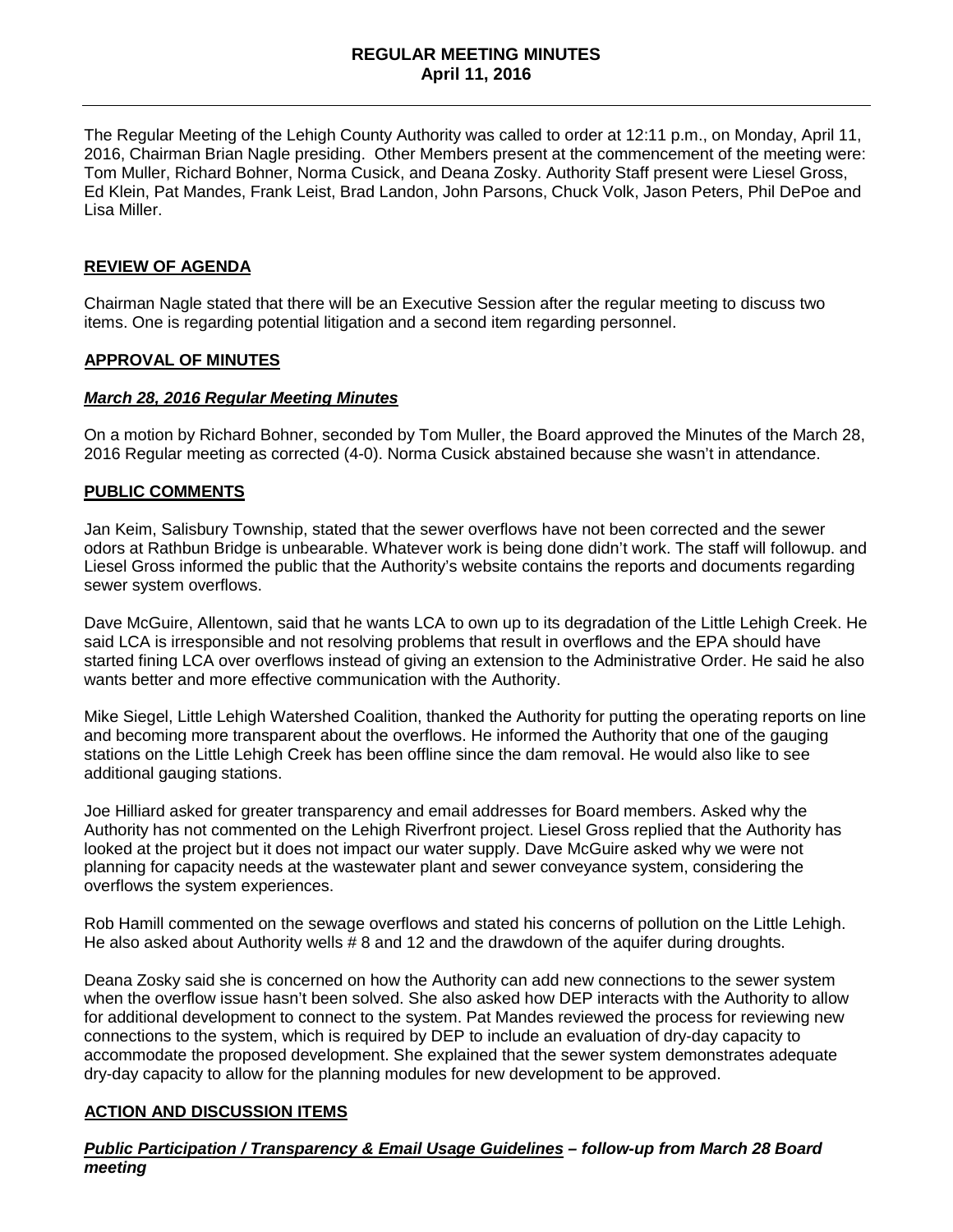Liesel Gross reviewed the information that was distributed at the March 28, 2016 Board meeting, and reported that many of the initiatives have already been implemented such as Board Agendas and supplemental materials being provided one week prior to the Board meeting, timely preparation of the Board minutes, and the monthly system operations and financial reports included in Board meeting agenda and packet. The Board discussed the following initiatives in more detail: public comment period regarding setting a time limit, Board member email addresses, meeting webcast/video recording, and meeting schedule/night meetings. In conclusion of the discussion, the Board will continue the 5-minute time limit on public comment to be extended at the Chair's discretion. Both individual and general board email accounts have been set up and will be available to the public. In the future, the Authority will create an email retention policy. Liesel Gross said that the administration will investigate the logistics and cost of webcasting the meetings. The Board also discussed having special meetings or forums in the evening on particular topics. It was also suggested that the Authority survey its customers as to what they want to hear about and if they would desire night meetings. Staff will follow-up on these ideas and bring proposals back to the Board for additional discussion at a future meeting.

## *Risk Management Annual Report*

Kevin German presented the 2015 Annual Risk Management Report along with a PowerPoint presentation. He reviewed the accomplishments for 2015 and also a list of goals for 2016.

On a motion by Richard Bohner, seconded by Tom Muller, the Board unanimously approved the 2015 Annual Risk Management Report (5-0).

## *Allentown Division – Water Filtration Plant: 20 Ton A/C and 40 Ton Chiller Replacement*

Frank Leist gave an overview of the Construction Phase of the project which includes disconnecting and removing the old equipment and install the new Chiller and A/C unit, piping and electrical work, flushing and cleaning of the chilled piping system and installing new software controls. The project will be funded by the LCA Allentown Division and is in the Budget and Capital Plans. Phil DePoe will be investigating the re-use of the R22 coolant. Frank Leist is asking for approval of the Capital Project Authorization for the Construction Phase in the amount of \$82,000.00 which includes the General Contract Award to K.C. Mechanical in the amount of \$67,000.00.

On a motion by Norma Cusick, seconded by Richard Bohner, the Board unanimously approved the Capital Project Authorization for the Construction Phase in the amount of \$82,000.00 which includes the General Contract Award to K.C. Mechanical in the amount of \$67,000.00 (5-0).

#### *Allentown Division – Water Filtration Plant: Painting Phase II*

Frank Leist gave an overview of the Construction Phase of the project that includes preparation and repainting of the filter gallery water piping and blasting of existing concrete surfaces. The project will be funded by the LCA Allentown Division. There is no lead based paint or asbestos present. He is asking for approval of the Capital Project Authorization – Construction Phase in the amount of \$231,621.00 which includes the Professional Services Authorization Amendment No. 1 to D'Huy Engineering in the amount of \$12,900.00 and the General Contract Award to PIM Corp. in the amount of \$188,721.00.

On a motion by Norma Cusick, seconded by Tom Muller, the Board unanimously approved the Capital Project Authorization – Construction Phase in the amount of \$231,621.00 which includes the Professional Services Authorization Amendment No. 1 to D'Huy Engineering in the amount of \$12,900.00 and the General Contract Award to PIM Corp. in the amount of \$188,721.00 (5-0).

#### *Suburban Division – Water Main Replacement Program Cycles 1 & 2*

Frank Leist introduced Jason Peters, LCA's Capital Works Projects Coordinator, to give the overview of the project. The project addresses the main replacement projects in 2016 and 2017. The project will be funded by LCA Suburban Division. A budget amendment is requested in the amount of \$1,146,222.00. Jason Peters is asking for approval of the Capital Project Authorization – Amendment No. 1 – Construction Phase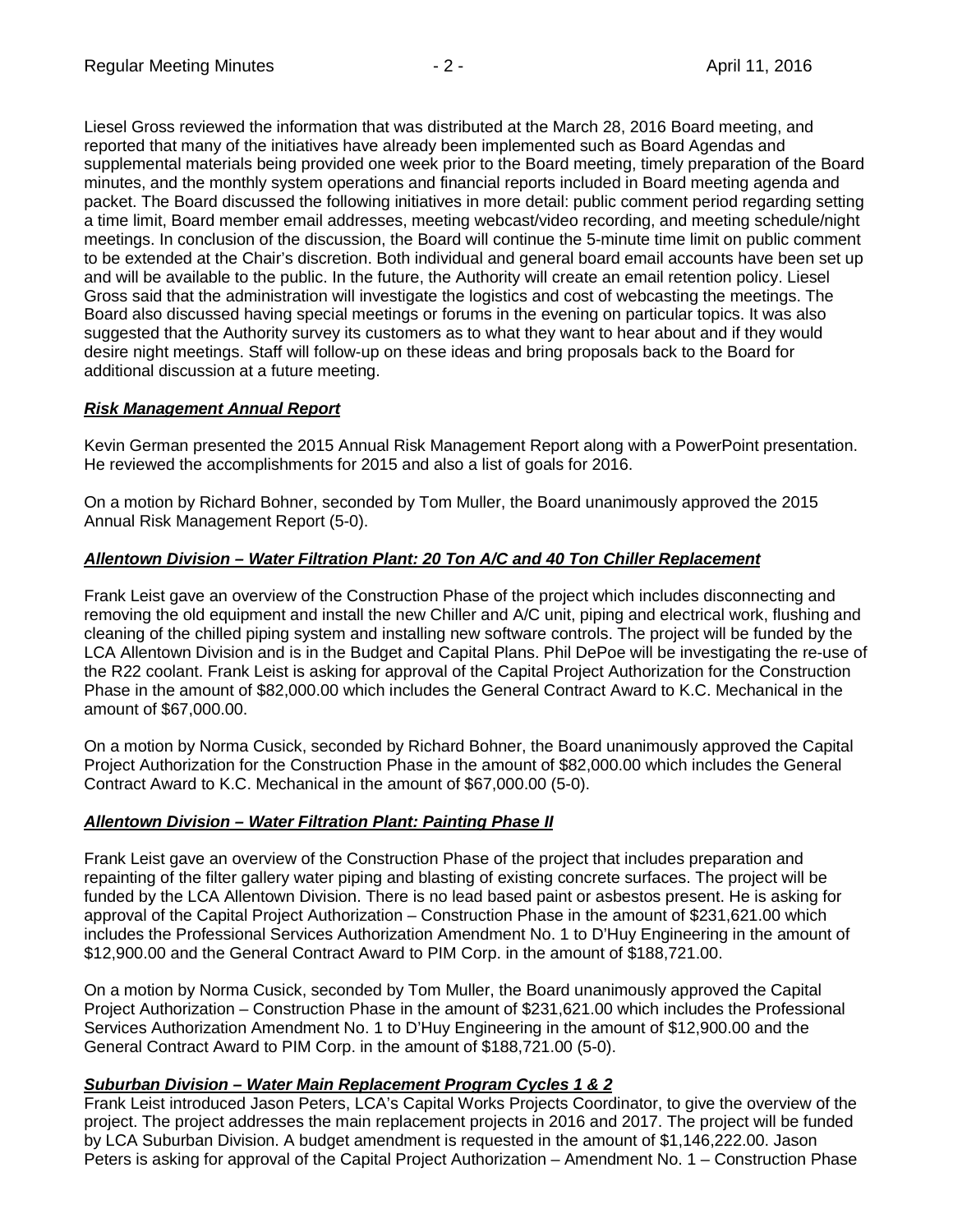in the amount of \$3,546,222.00 which includes the Capital Project Budget Amendment in the amount of \$1,146,222.00, the Professional Services Authorization Cycles 1 & 2 for the Construction Engineering and Management Services, Amendment No. 1 to Gannett Fleming Inc. in the amount of \$62,078.00 and Construction Inspection Services to Keystone Consulting Engineers in the amount of \$90,000.00 and award the contract for General Construction to Anrich, Inc. in the amount of \$2,926,000.00 and the Procured Material to Ferguson in the amount of \$218,144.00. Mr. Peters explained that the budget amendment was required for the 2016 planned work primarily due to 0.85 miles of water main being added to the project to address high-risk areas and also to extend all replaced water mains to the end of the impacted intersections. There was some discussion regarding financial capacity to amend the budget in this manner.

On a motion made by Norma Cusick, seconded by Tom Muller, the Board approved the Capital Project Authorization – Amendment No. 1 – Construction Phase in the amount of \$3,546,222.00 which includes the Capital Project Budget Amendment in the amount of \$1,146,222.00, the Professional Services Authorization Cycles 1 & 2 for the Construction Engineering and Management Services, Amendment No. 1 to Gannett Fleming Inc. in the amount of \$62,078.00 and Construction Inspection Services to Keystone Consulting Engineers in the amount of \$90,000.00 and Award the Contract for General Construction to Anrich, Inc. in the amount of \$2,926,000.00 and the Procured Material to Ferguson in the amount of \$218,144.00 (4-0-1). Deana Zosky opposed.

## *Allentown Division – Water Main Replacement Program Cycle 3*

Jason Peters gave an overview of the project, which includes replacement of 4.39 miles of water main in 2016. The project will be funded by the LCA Allentown Division. A budget amendment is requested in the amount of \$996,494.00, due primarily to increasing the amount of water main included in this project to take advantage of lower construction prices and also to extend all replaced water mains to the end of the impacted intersections. Jason Peters is asking for approval of the Capital Project Authorization – Amendment No. 3 – Construction Phase in the amount of \$6,056,494.00 which includes the Capital Project Budget Amendment in the amount of \$996,494.00, the Professional Services Authorization Cycle 3 for Construction and Management Services, Amendment No. 3 to Gannett Fleming Inc. in the amount of \$95,589.00 and Construction Inspection Services, Amendment No. 1 to Keystone Consulting Engineers in the amount of \$170,000.00, and Award of the Contract for General Construction to JOAO Bradley Construction Co., Inc. in the amount of \$4,985,516.00 and the Procured Material to Ferguson in the amount of \$385,389.00.

Because of increasing construction price trending, the decision was made to replace a minimum 4 miles of water main in cycle 3 rather than the required 2 miles to keep costs lower for the customers. The necessity to replace water mains between intersections allows future replacements to be easily extended without interruptions in service to customers in the area that included the 0.39 miles. The Authority is working with Lehigh Valley Regional Partnership to coordinate projects with UGI, other utilities, and the City of Allentown to provide a more cost-effective project.

Joe Hilliard suggested a 5-year plan with UGI so the Authority could piggyback on to their plan to save money and convenience. Frank Leist stated that the Authority accesses the mains that need to be replaced in the City in accordance with the methodology that has been approved by the City Compliance Office. We have tried to partner with various utilities and municipalities to participate in a 5 year outlook but none have participated. Since this project is a major capital improvement, it allows the Authority to recover project costs above the rate cap to recover the costs.

On a motion by Norma Cusick, seconded by Richard Bohner, the Board approved the Capital Project Authorization – Amendment No. 3 – Construction Phase in the amount of \$6,056,494.00 which includes the Capital Project Budget Amendment in the amount of \$996,494.00, the Professional Services Authorization Cycle 3 for Construction and Management Services, Amendment No. 3 to Gannett Fleming Inc. in the amount of \$95,589.00 and Construction Inspection Services, Amendment No. 1 to Keystone Consulting Engineers in the amount of \$170,000.00, and Award of the Contract for General Construction to JOAO Bradley Construction Co., Inc. in the amount of \$4,985,516.00 and the Procured Material to Ferguson in the amount of \$385,389.00 (4-0-1). Dean Zosky opposed.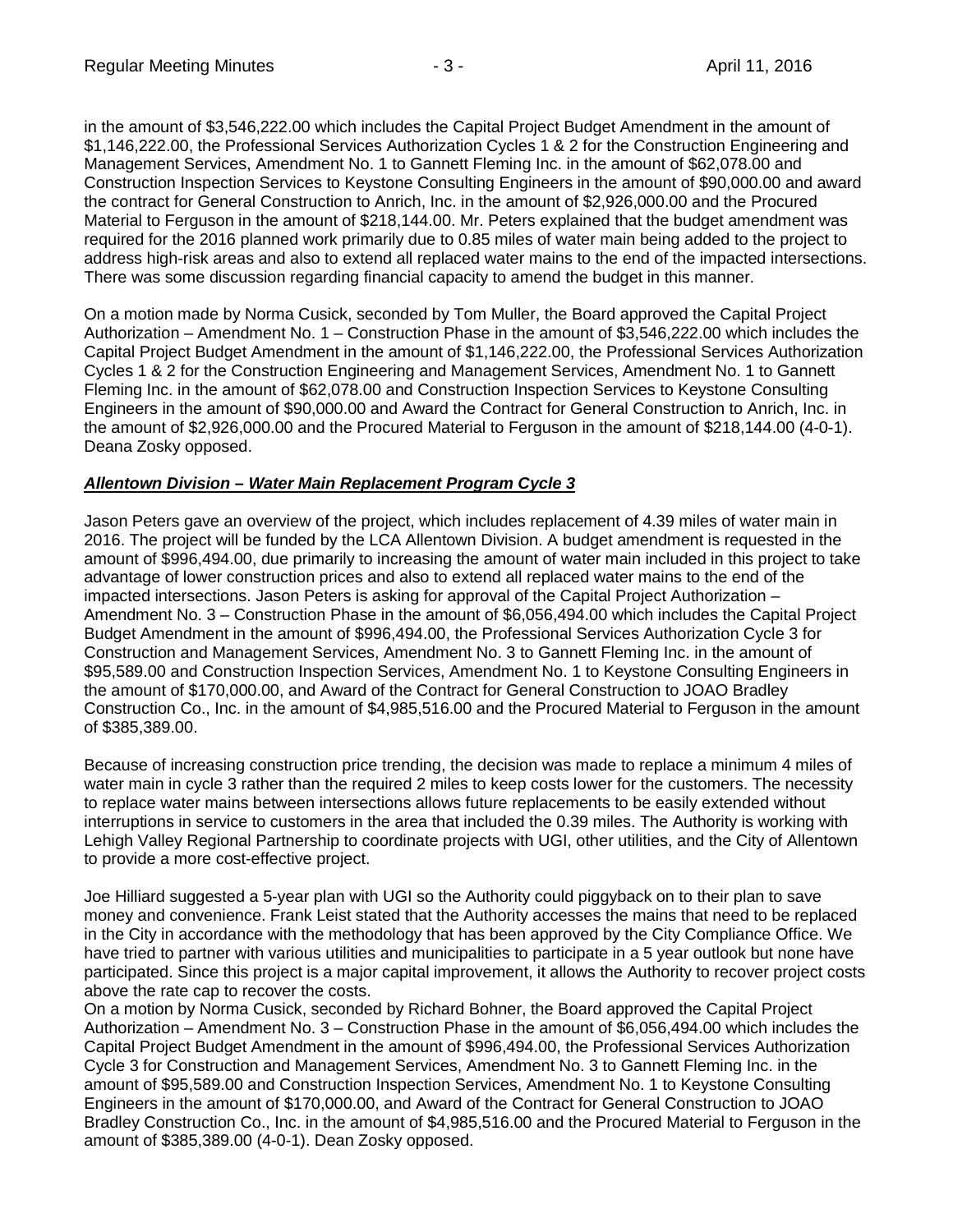# **PROJECT UPDATES/INFORMATION ITEMS**

Liesel Gross informed the Board that there are no projects for approval at the next Board meeting.

## **FINANCIAL REVIEW**

February financials were attached to the Board agenda. Ed Klein said the financials are similar to previous month with lower revenue versus the budget. Once the Audit is complete, the accounting department will begin working on closing the monthly operating expenses earlier and the financial statements will include a rolling budget forecast.

## **SYSTEM OPERATIONS OVERVIEW**

John Parsons reported on a pH issue that occurred on April 1<sup>st</sup> at Far View Farms & Mink Estates, which serves 71 homes in Upper Milford Township. The control system that controls the feed of sodium hydroxide to the developments malfunctioned, creating an overfeed of the sodium hydroxide into the water. The result was a high pH level that is not safe to drink. Customers were notified by phone, a notice was posted online, and bottled water was delivered to each home in the system. The system was repaired and functioning normally by late afternoon the same day.

## **STAFF COMMENTS**

None.

## **SOLICITOR'S COMMENTS**

Brad Landon prepared a memo to the Board clarifying the recent discussion of conflicts-of-interests. Discussion followed. The Board discussed Deana Zosky's disclosure of her relationship with ANIZDA and determined it is not a conflict of interest regarding the Authority's disputes with the City of Allentown. In the future, any disclosures brought forth by a Board member will be discussed and a determination made by the Board whether the disclosure constitutes a conflict of interest for any current or future matters the Board may discuss.

## **OTHER COMMENTS**

Mike Siegel thanked Liesel Gross for her quick reaction to the lead issue following an article posted on social media, which he had shared with Ms. Gross.

#### **EXECUTIVE SESSION**

The Chairman called an Executive Session at 2:45 p.m. to discuss potential litigation and a personnel matter.

The Executive Session ended at 3:09 p.m.

#### **ADJOURNMENT**

There being no further business, the Chairman adjourned the meeting at 3:09 p.m.

Richard H. Bohner **Secretary**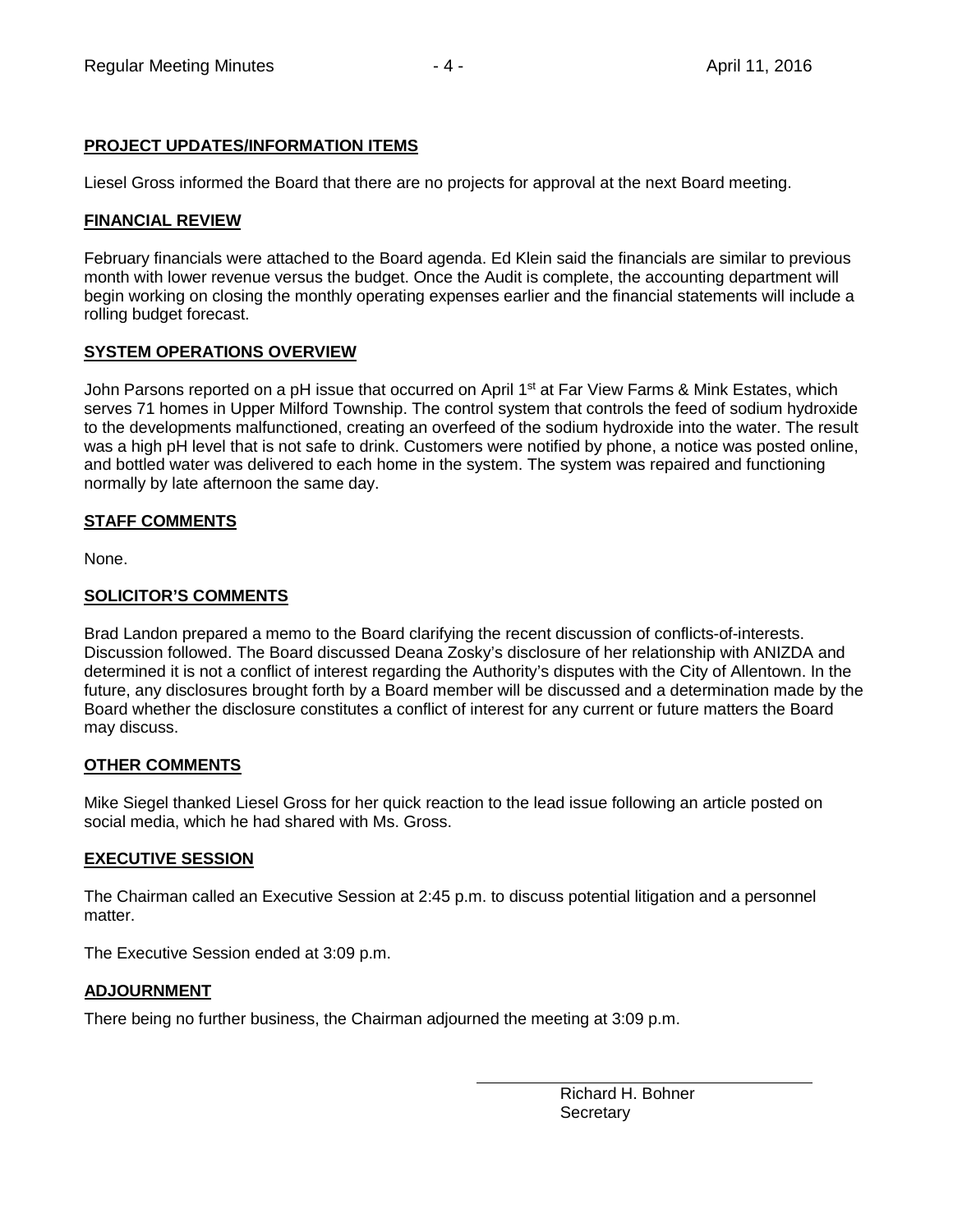

 **LEHIGH COUNTY AUTHORITY** 1053 SPRUCE ROAD \* P.O. BOX 3348 \* ALLENTOWN, PA 18106-0348 610-398-2503 \* FAX 610-398-8413 \* www.lehighcountyauthority.org email: service@lehighcountyauthority.org

## **MEMORANDUM**

| TO:          | <b>LCA Board of Directors</b>                            |
|--------------|----------------------------------------------------------|
| <b>FROM:</b> | Liesel Gross                                             |
| DATE:        | April 18, 2016                                           |
| RE:          | Lead in Drinking Water – Discussion of LCA Water Testing |

Since our discussion about lead in drinking water in March 2016, the local media has continued to cover the topic and raise public concern about the safety of their drinking water. On April 13, 2016, I attended a meeting of the Lehigh County Commissioners at their invitation to address this topic, which resulted in additional dialog about steps Lehigh County Authority is taking, or could take, to help the public understand the issue.

At the April 25, 2016 LCA Board meeting, staff will present additional information for Board consideration on this matter. In this discussion, we expect to cover:

- **Myths & facts about lead in drinking water**
- Water sampling / testing costs
- $\blacksquare$  How a water sampling / testing program could work
- Discussion of risks & limitations
- What other utilities are doing
- Feedback received from DEP
- **Public education & other options**

LCA's goal is to ensure the water we provide is of the highest quality possible, and that our customers receive the information they need to make informed decisions. There has been a great deal of misinformation and incomplete data shared with the public at this point, and LCA should take a leadership role in attempting to steer the discussion toward facts and solutions. The Board's feedback on the best path forward would be appreciated.